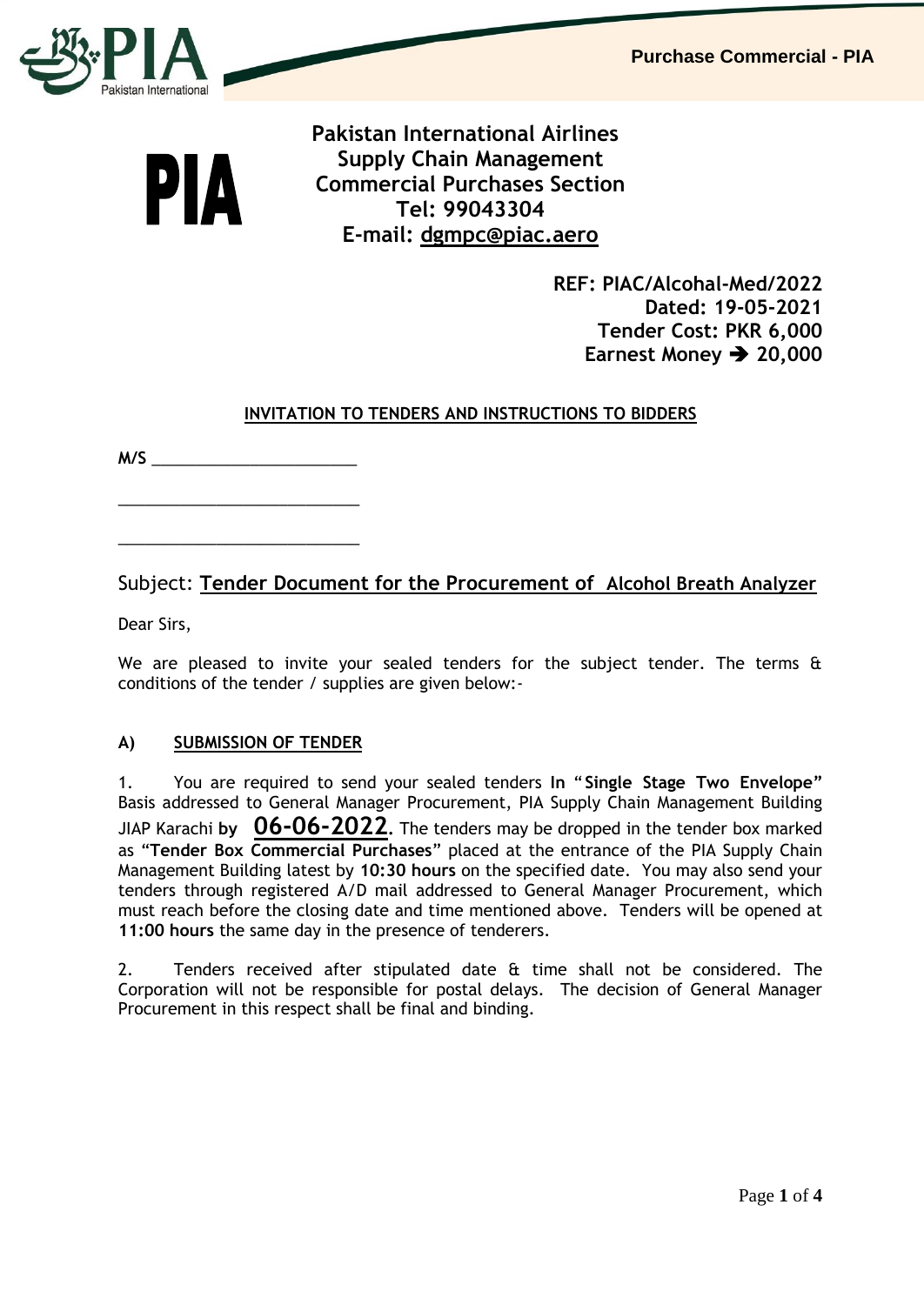

## **EARNEST MONEY**

The Tender should be accompanied by a **20,000** of the tendered value having been deposited in terms of a Pay Order payable at Karachi in lieu thereof in the name of **M/S PAKISTAN INTERNATIONAL AIRLINES** as interest free Earnest Money (Refundable) in Financial Proposal / Security deposit in shape of Pay Order of an equivalent amount or a Bank Guarantee for an equivalent amount countersigned by the Head Office of the Bank and to remain valid 3-months after the expiry period of the Contract. . All tenders without Earnest Money shall not be considered.

#### **SECURITY DEPOSIT**

- **A)** The successful tenderers upon award of Contract / Purchase Order will be required to furnish in the amount equivalent to 50,000 of total tender value as interest free Security deposit in shape of Pay Order of an equivalent amount or a Bank Guarantee for an equivalent amount countersigned by the Head Office of the Bank and to remain valid 3-months after the expiry period of the Contract. The Earnest Money already held can be converted into Security Deposit and balance amount if any shall be deposited as above.
- **B)** 1% of the total awarded value in form of warranty Performance will be hold till the Completion of warranty as Described in Purchase Order and will be released after expiry of such warranty.

#### **PREPARATION OF TENDER**

Tender will be opened on **"Single Stage two envelopes"** basis. All bidders must submit **two sealed envelopes** "Technical proposal and Financial Proposal" on specified tender opening date/time. Technical Proposal will be opened on same date, whereas Financial Proposal will remain sealed till the evaluation of samples by PIA Management. Evaluation report uploaded on PPRA/PIA website.

#### **Financial Proposal having following documents.**

- a) The Schedule duly filled in, signed and sealed.
- b) Pay Order for Earnest Money Rs 14000 (Refundable).

#### **Technical Proposal having following documents.**

- a) Tender Fees Pay Order of RS. 6,000 (NOT REFUNDABLE)
- b) Company profile, Copy of GST & NTN certificate and technical literature.

#### **The outer cover of envelopes should bear address of the General Manager Procurement, PIA Supply Chain Management, JIAP Karachi – Pakistan, Tender reference number, opening date and company name**.

All information about the material proposed to be supplied must be given as required in the schedule to tender.

The tender will not be considered if complete information required is not given therein. Particular attention must be paid to delivery time.

Authorized Signatures of individual signing the tender and other documents connected with the contract must specify whether signing as:

- a) Sole Proprietor or his attorney.
- b) A registered active partner of the firm or his attorney.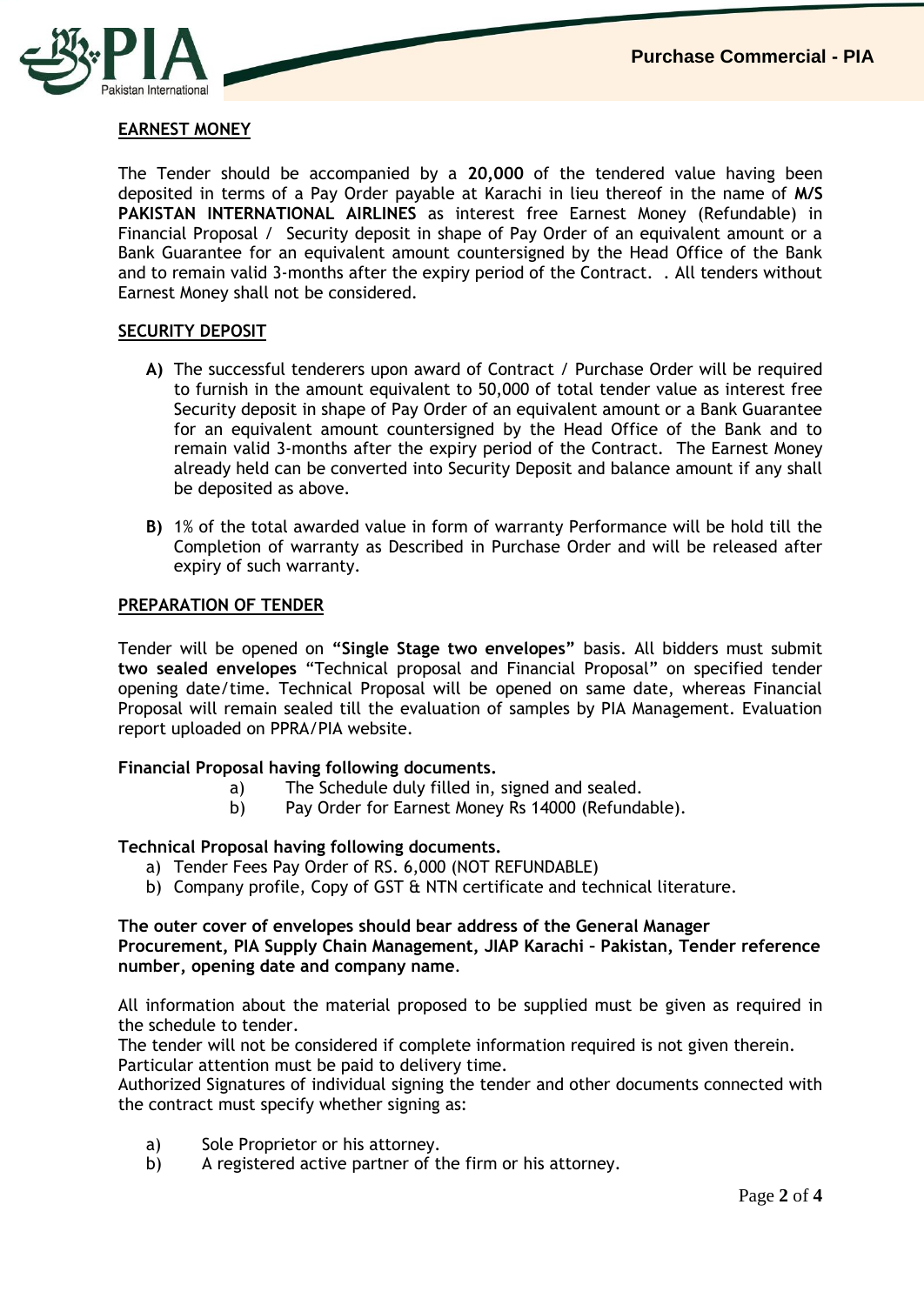

- c) For the firm per procreation.
- d) As secretary, Manager, Partner, etc., or their attorney in case of firms registered under Partnership Act.
- e) The Tenderers must indicate whether its firm / company / organization etc is registered with PIA or not. If registered then specify PIA Registration number.

#### **PRICES**

- a) The Prices quoted must be net as per accounting unit as shown in the Schedule to tender inclusive of all duties / taxes, packing, octroi and delivery charges for free delivery to Karachi Airport. However, if GST is applicable, same should be shown separately.
- b) The Prices mentioned in the tender will be treated as firm till the completion of Purchase Order / Contract.
- c) The Prices must be stated for each item separately both **in words and figures** in Pakistan Currency. Additional information, if any must be linked with entries on the Schedule to Tender.
- d) Offers must be valid for 120 days.
- e) Quotation must be written on PIA prescribed form otherwise Bids will not be entertained.
- f) 1% of the total amount will be kept by PIA Finance till the completion of Warranty.

#### **ACCEPTANCE OF TENDER**

PIA do not pledge themselves to accept the lowest tender and reserve the right to accept or reject any or all tenders / quotations, divide business among more than one supplier or accept the tenders at rates on lowest individual items or extend the date of opening with assigning reason.

> Yours truly, **For: Pakistan International Airlines**

> > **DGM (Purchases Commercial)**

Encl:

- 1. Tender Schedule-A Technical Specifications
- 2. Term & Conditions

Notes **: 1- Prescribed Tenders form for the subject item may be directly downloaded from PIAC / PPRA website.**